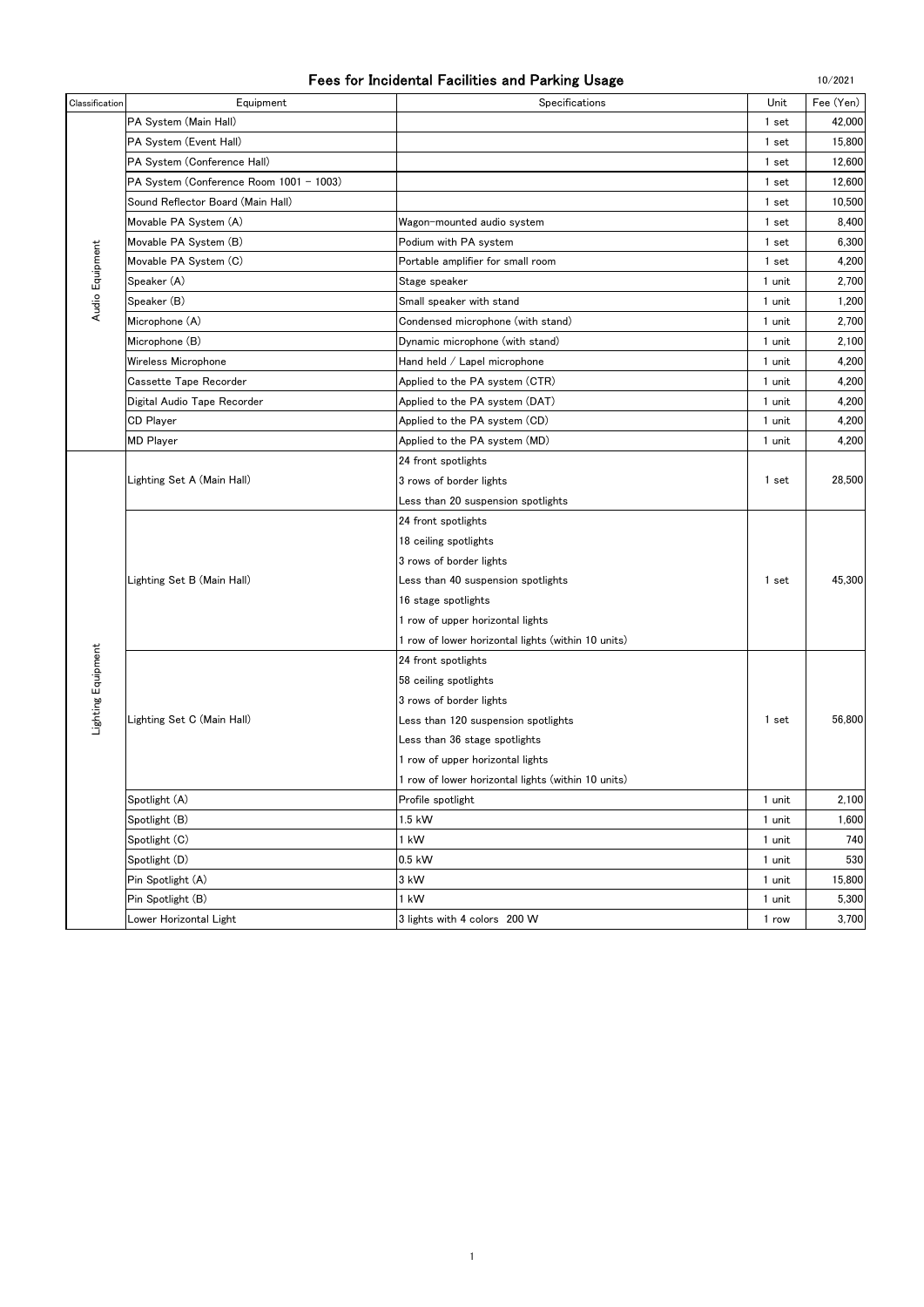|  | Fees for Incidental Facilities and Parking Usage |  |  |  |  |  |
|--|--------------------------------------------------|--|--|--|--|--|
|--|--------------------------------------------------|--|--|--|--|--|

 $10/2021$ 

| Classification   | Equipment                        | Specifications                                            | Unit                            | Fee (Yen) |
|------------------|----------------------------------|-----------------------------------------------------------|---------------------------------|-----------|
|                  |                                  | 31000 lumens (WUXGA)                                      | $1st$ day                       | 282,900   |
|                  | Video Projector (A-310L)         | Fixed(Main Hall)                                          | $2^{nd}$ day                    | 84,900    |
|                  |                                  | Panasonic PT-RZ31KJ                                       | $3^{\text{rd}}$ day $\thicksim$ | 56,600    |
|                  |                                  | 20000 lumens (WUXGA)                                      | $1st$ day                       | 262,000   |
|                  | Video Projector (B-200)          | Movable                                                   | $2nd$ day                       | 78,500    |
|                  |                                  | Panasonic PT-DZ21K2J                                      | $3^{\text{rd}}$ day $\thicksim$ | 52,400    |
|                  |                                  | 12000 lumens (WUXGA)                                      | $1st$ day                       | 198,000   |
|                  | Video Projector (C-120L)         | Fixed(Conference Hall)/Movable                            | $2^{nd}$ day                    | 59,400    |
|                  |                                  | Panasonic PT-RZ12KJ                                       | $3^{\rm rd}$ day $\thicksim$    | 39,600    |
|                  |                                  | 10000 lumens (WUXGA)                                      | $1st$ day                       | 110,000   |
|                  | Video Projector (D-100L)         | Movable                                                   | $2^{nd}$ day                    | 33,000    |
|                  |                                  | Panasonic PT-RZ970JW                                      | $3^{\text{rd}}$ day $\sim$      | 22,000    |
|                  |                                  | 5800 lumens (WXGA)                                        | $1st$ day                       | 31,500    |
|                  | Video Projector (E-58)           | Fixed (for Conference Room 1008/1009)                     | $2^{nd}$ day                    | 9,400     |
|                  |                                  | Panasonic PT-EW640J (LCD type)                            | $3^{\text{rd}}$ day $\sim$      | 6,300     |
|                  |                                  | 5000 lumens (WUXGA)                                       | $1st$ day                       | 31,500    |
|                  | Video Projector (E-50)           | Movable (for small-size rooms)                            | $2^{nd}$ day                    | 9,400     |
|                  |                                  | Panasonic PT-VZ585NJ                                      | $3^{\text{rd}}$ day $\sim$      | 6,300     |
|                  |                                  | 3500 lumens (WXGA)                                        | $1st$ day                       | 15,800    |
|                  | Video Projector (F-35)           | Fixed (for Conference Room 1102/802/803/804/805/806)      | $2nd$ day                       | 4,700     |
|                  |                                  | Panasonic PT-FW430 (LCD type)                             | $3^{\text{rd}}$ day $\sim$      | 3,200     |
|                  |                                  | Main Hall                                                 |                                 |           |
| Visual Equipment | Screen (A)                       | (W20000mm × H7000mm for Rear projection)                  |                                 |           |
|                  |                                  | (W20000mm × H6860mm for Front projection)                 | 1 screen                        | 10,500    |
|                  |                                  | (Large Hall W20000mm × H5700mm for Front projection)      |                                 |           |
|                  |                                  | (Small Hall W20000mm × H5200mm for Front projection)      |                                 |           |
|                  |                                  | Large Size                                                |                                 |           |
|                  |                                  | (Event Hall W11000 × H8878)                               |                                 |           |
|                  | Screen (B)                       | (Event Hall W8428 × H9021)                                | 1 screen                        | 5,300     |
|                  |                                  | (Conference Rooms 1001 - 3 W11000 × H7230)                |                                 |           |
|                  |                                  | (Conference Rooms $1001 - 2 / 1003$ W8128 $\times$ H4000) |                                 |           |
|                  |                                  | Medium Size                                               |                                 |           |
|                  | Screen (C)                       | (Conference Room 1001/1002 W5080 × H3810)                 | 1 screen                        | 3,200     |
|                  |                                  | (Conference Hall W4000 × H3000)                           |                                 |           |
|                  |                                  | (Conference Room 1202 W5585 × H3900 250inches wide)       |                                 |           |
|                  | Screen (D)                       | Small Size                                                |                                 |           |
|                  |                                  | (Conference Room W3600 × H3600)                           |                                 |           |
|                  |                                  | (Conference Room W3600 × H2400)                           | 1 screen                        | 1,600     |
|                  |                                  | (Movable Type $W2400 \times H2400$ )                      |                                 |           |
|                  |                                  | (Movable Type W1800 × H1800)                              |                                 |           |
|                  | Seamless switcher system         | For Video Projector                                       | $1st$ day                       | 62,900    |
|                  |                                  | Please ask for operator                                   | $2^{nd}$ day                    | 18,900    |
|                  |                                  |                                                           | $3^{\text{rd}}$ day $\sim$      | 12,600    |
|                  | 4K Multi-Vision system (165inch) |                                                           | 1 hours                         | 10,500    |
|                  | 4K Monitor (98inch)              |                                                           | 1 hours                         | 5,250     |
|                  | <b>TV Monitor</b>                | 32 inches, 43 inches                                      | 1 set                           | 6,300     |
|                  | Video Tape Recorder              | VHS (NTSC / PAL / SECAM etc)                              | 1 set                           | 3,200     |
|                  | Overhead Projector (B)           | Metal Halide (575W)                                       | 1 set                           | 10,500    |
|                  | Overhead Projector (C)           | Halogen (400W)                                            | 1 set                           | 5,300     |
|                  | Overhead Camera (A)              |                                                           | 1 set                           | 15,800    |

 $\overline{2}$